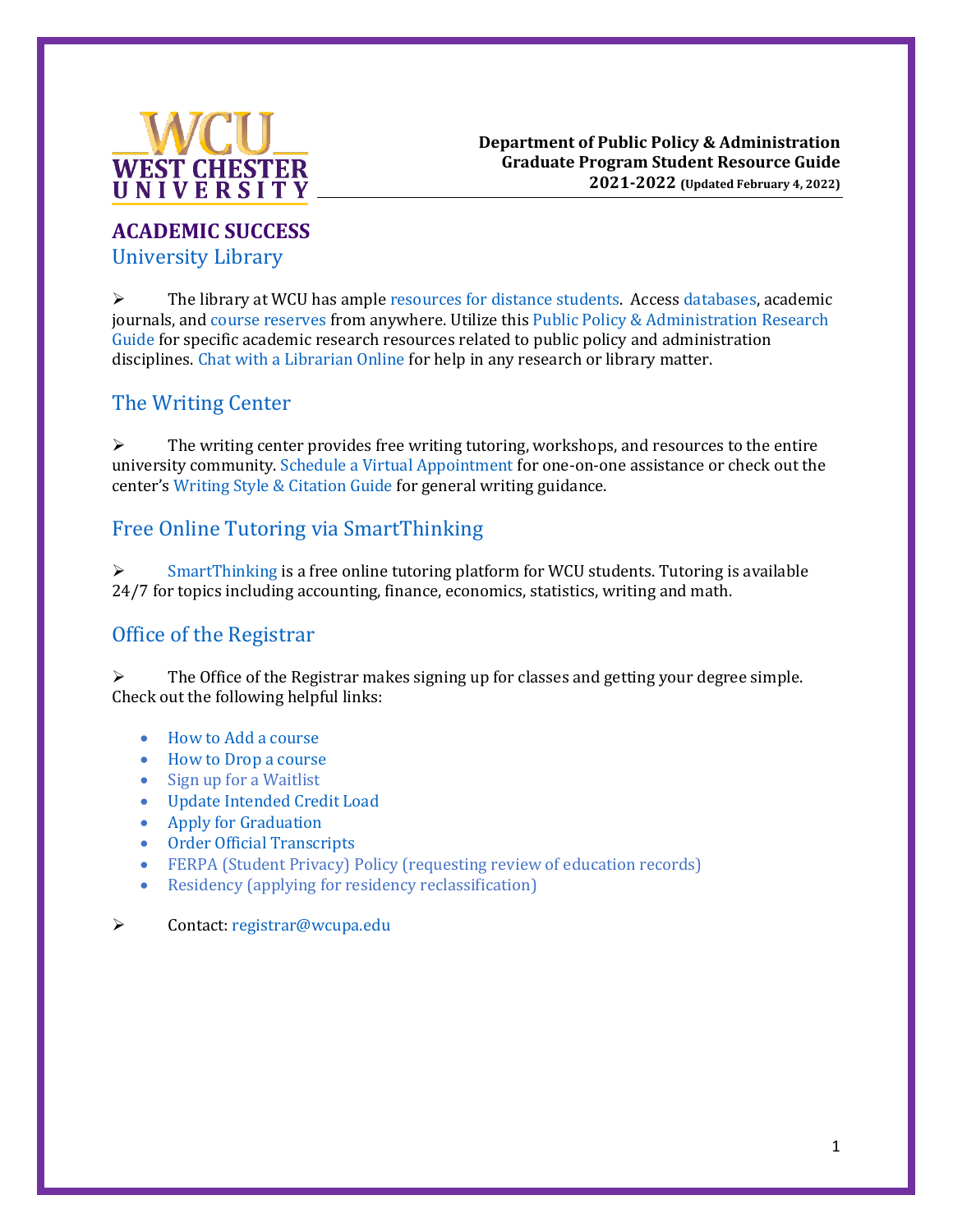# [The Graduate School](https://www.wcupa.edu/_admissions/SCH_DGR/default.aspx)

Below is a list o[f Important Forms for Graduate Students:](https://www.wcupa.edu/_admissions/SCH_DGR/forms.aspx)

#### $\triangleright$  Registration and Enrollment

- [Degree Candidacy Application](https://www.wcupa.edu/_admissions/sch_dgr/forms/degreeCandidacy/)
- [Graduate Transfer Credit Form](https://www.wcupa.edu/_admissions/SCH_DGR/documents/TRANSFEROFGRADUATECREDIT_EN.pdf)
- [Leave of Absence Form](https://www.wcupa.edu/_admissions/SCH_DGR/documents/LeaveOfAbsenceForm_New.pdf)
- [Graduate Term or University Withdrawal Request Form](https://www.wcupa.edu/_admissions/SCH_DGR/documents/Term_UniversityWithdrawal_form.pdf)
- [Add Graduate Certificate Request](https://www.wcupa.edu/registrar/documents/GraduateAddCertificateRequestviamyWCU.pdf)
- [Understanding the Importance of Intended Credit Load](https://www.wcupa.edu/_admissions/SCH_DGR/documents/NEWSelfServiceCreditLoadSelect.pdf)
- [Enrollment Verification \(through mywcupa.edu\)](https://rcremote.wcupa.edu/registrar/documents/enrollmentVerificationInstructions.pdf)
- ➢ Transfer of Credit
	- [Transfer of Graduate Credit Request Form](https://www.wcupa.edu/_admissions/SCH_DGR/documents/TRANSFEROFGRADUATECREDIT_EN-New.pdf)
	- [Transfer of Graduate Credit Pre-](https://www.wcupa.edu/_admissions/SCH_DGR/documents/Graduate%20Transfer%20of%20Credit%20Pre-Approval%20form-New.pdf) Approval Form
- ➢ Contact: [GradSchool@wcupa.edu](mailto:GradSchool@wcupa.edu)

#### [Graduate Student Association](https://www.wcupa.edu/_admissions/sch_dgr/gsa/default.aspx)

- $\triangleright$  [The Graduate Student Association \(GSA\)](https://www.wcupa.edu/_admissions/sch_dgr/gsa/default.aspx) is a student governing body for graduate students that promotes the well-being of graduate students through educational, professional and social events at West Chester University.
- ➢ Contact: [gsa@wcupa.edu](mailto:gsa@wcupa.edu)

#### [Ram Connect](https://ramconnect.wcupa.edu/login_only?redirect=https%3a%2f%2framconnect.wcupa.edu%2fgroups)

- ➢ Ram Connect provides a full listing of clubs and organizations you can get involved with as a student[. Login to Ram Connect](https://ramconnect.wcupa.edu/login_only?redirect=https%3a%2f%2framconnect.wcupa.edu%2fgroups) with your West Chester University credentials. There are a variety of different student organizations specifically for graduate students listed [here.](https://www.wcupa.edu/_admissions/SCH_DGR/gsa/resources.aspx)
- ➢ Contact: [ramconnect@wcupa.edu](mailto:ramconnect@wcupa.edu)

## [Information Services & Technology](https://www.wcupa.edu/infoServices/)

- $\triangleright$  Visit the virtual [Information Services and Technology Help Desk](https://www.wcupa.edu/infoservices/helpSupport.aspx) for help with any technical issue. The Help Desk is the central point of contact for all technology-related hardware, software, and system support such as Office 365, myWCU and D2L at West Chester University
- ➢ Contact: [helpdesk@wcupa.edu](mailto:helpdesk@wcupa.edu)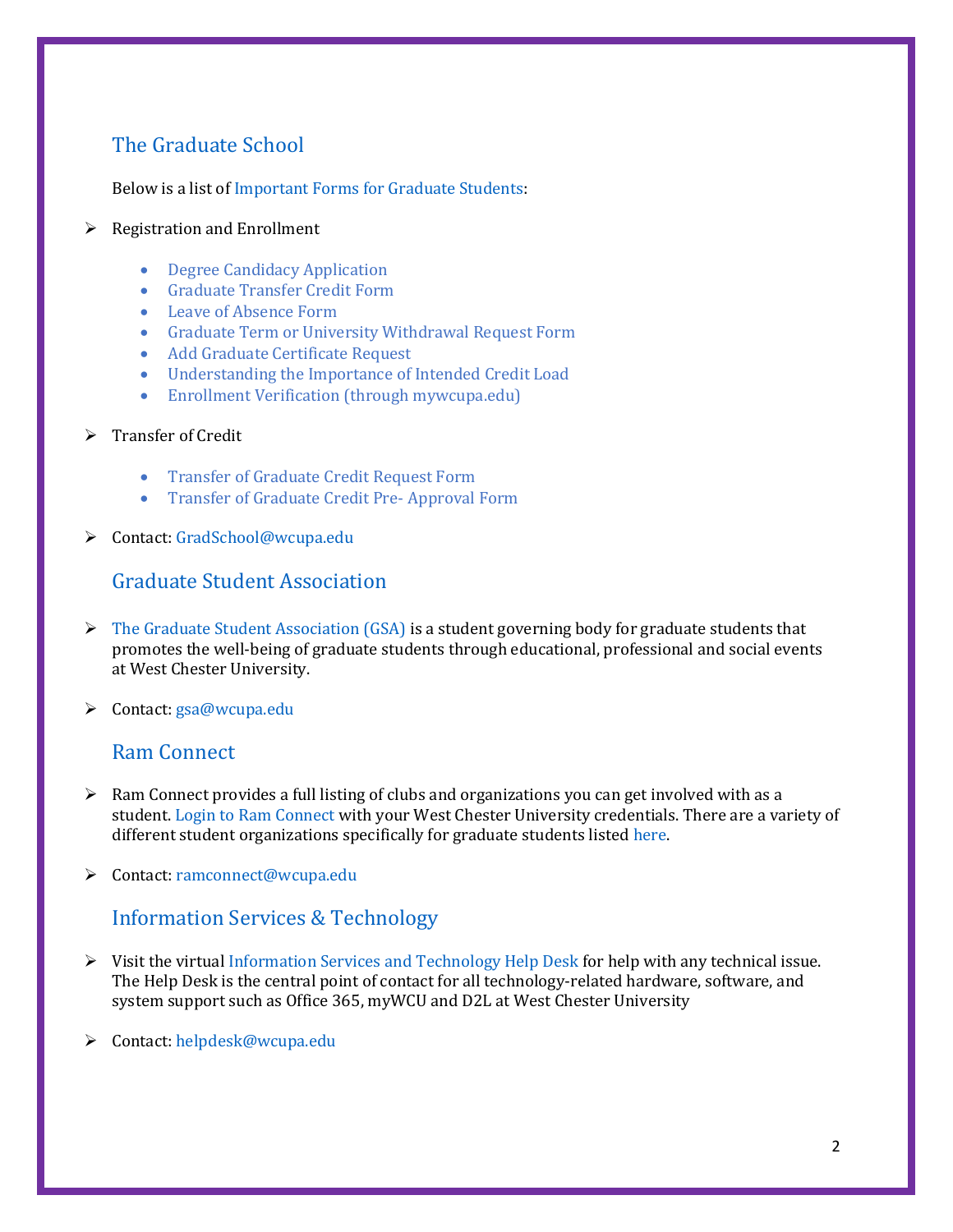## [Free Software Downloads for Students](https://www.wcupa.edu/infoServices/resnet/studentSoftware.aspx)

➢ All WCU students are entitled t[o Free Office365 Applications](https://www.wcupa.edu/infoServices/office365/default.aspx) including Microsoft Word, Excel, PowerPoint and OneDrive. Other free software applications include Adobe Acrobat Reader, Chrome Web Browser, Mozilla Firefox, and various antivirus and anti-spyware programs.

# [Ram Cloud](https://www.wcupa.edu/infoServices/ramCloud/default.aspx)

 $\triangleright$  [RamCloud](https://www.wcupa.edu/infoServices/ramCloud/default.aspx) allows secure access to applications for faculty and students to learn and work from any location using any device (including mobile devices) whether university owned or personal.

## **FINANCIAL SUCCESS**

[Bursar's Office](https://www.wcupa.edu/_information/afa/fiscal/bursar/)

 $\triangleright$  West Chester University is proud of its affordability. Calculate your financial responsibility using th[e Tuition Calculator.](https://www.wcupa.edu/_information/AFA/Fiscal/Bursar/forms/costCalculator/) Make payments throug[h QuickPay.](https://quikpayasp.com/wcupa/tuition/authorized.do) Take advantage of [payment plans](https://www.wcupa.edu/_information/afa/fiscal/bursar/paymentPlans.aspx) through the Bursar's office where you can pay tuition and fees through regularly scheduled payments. If your tuition is being paid by your employer, you can defer tuition payments until completion of the semester through the [Employer Reimbursement Plan.](https://www.wcupa.edu/_information/AFA/Fiscal/Bursar/employerReimbursement.aspx)

➢ Contact: [bursar@wcupa.edu.](mailto:bursar@wcupa.edu)

## [Financial Aid Office](https://www.wcupa.edu/financialAid/)

 $\triangleright$  To apply for Federal Student Aid, you must complete th[e FAFSA Application.](https://studentaid.gov/h/apply-for-aid/fafsa) Review the university's [Financial Aid Checklist](https://www.wcupa.edu/financialAid/documents/FINAID_ProcessChecklist.pdf) for more information on what to expect during the application process. Typically, graduate students may borrow up to a maximum of \$20,500 of Federal Direct Unsubsidized Loans per school year.

 $\triangleright$  There are man[y scholarships](https://www.wcupa.edu/financialAid/scholarships.aspx) available to graduate students through the university and external sources to help fund your application. A list of available scholarships funded by the university can be foun[d here.](https://wcupa.scholarships.ngwebsolutions.com/scholarx_scholarshipsearch.aspx) [Sallie Mae](https://www.salliemae.com/student-loans/graduate-school-information/graduate-school-scholarships/) also provides a service for graduate students to search for scholarships.

➢ Contact: [Finaid@wcupa.edu](mailto:Finaid@wcupa.edu)

#### [Graduate Assistantships](https://catalog.wcupa.edu/general-information/tuition-fees-financial-aid/graduate-assistantships/)

 $\triangleright$  Working as a Graduate Assistant allows you to gain valuable work experience while getting a bi-weekly stipend and a full tuition waiver. Review thes[e frequently asked questions](https://www.wcupa.edu/_admissions/sch_dgr/assistantships.aspx) for more information regarding what being a Graduate Assistant entails. You can find Graduate Assistant positions listed o[n Handshake.](https://wcupa.joinhandshake.com/login) Be sure to check Handshake regularly as new position openings are added periodically throughout the academic year.

➢ Contact: [gradassistantships@wcupa.edu](mailto:gradassistantships@wcupa.edu)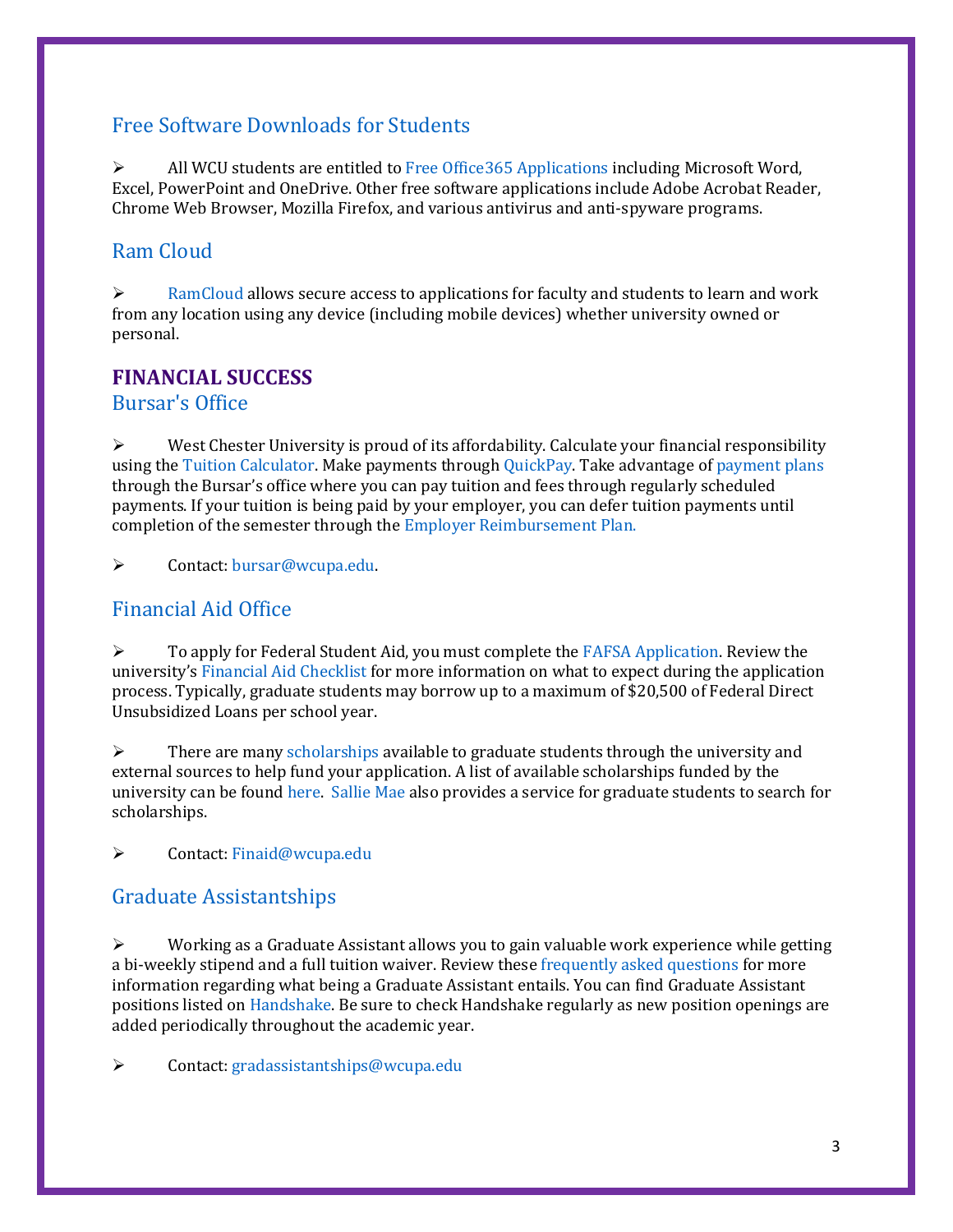# [Office for Research and Sponsored Programs](https://www.wcupa.edu/_admin/research/)

➢ Th[e Office for Research and Sponsored Programs](https://www.wcupa.edu/_admin/research/) provides support for identifying research grants and funding to help you fund your academic goals outside of the classroom.

➢ Contact: [research@wcupa.edu](mailto:research@wcupa.edu)

#### **PROFESSIONAL SUCCESS**

[Career Development Center](https://www.wcupa.edu/_services/careerDevelopment/)

- $\triangleright$  Make an appointment at the [Career Development Center](https://www.wcupa.edu/_services/careerDevelopment/) to get help crafting the perfect [resume,](https://www.wcupa.edu/_services/careerDevelopment/resumeCoverLetter.aspx) become an expert a[t interviewing,](https://www.wcupa.edu/_services/careerDevelopment/interviewing.aspx) or to get help [finding a job or internship.](https://www.wcupa.edu/_services/careerDevelopment/internJobs.aspx) The Career Development Center is your first stop on the road to professional success!
- ➢ [Graduate Student Resources](https://www.wcupa.edu/business-PublicManagement/PPA/mpa/documents/cdcGraduateStudentResources.pdf)
- ➢ [Contact: cd](https://wcupa.joinhandshake.com/login)c@wcupa.edu

#### Handshake

 $\triangleright$  [Create your free Hand](https://www.wcupa.edu/_services/careerDevelopment/)shake account for to schedule an appointment with career devel[opment](https://www.wcupa.edu/_services/careerDevelopment/) center staff, apply for jobs and internships, and check out career event information. All Career Development Center resources, as well as the Handshake platform, are available to you as both [a student and a](https://www.wcupa.edu/linkedInLearning/) graduate.

## Li[nkedIn Learning](https://www.wcupa.edu/linkedInLearning/)

- $\triangleright$  LinkedIn Learning with Lynda.com content is an industry leader in online training, with a digital library of over 180,000 videos, covering a wide range of technical, business, software, and creative topics. Certifications and new skills make great additions to your resume. West Chester [University faculty, staff and cur](mailto:linkedinlearning@wcupa.edu)rently enrolled students have FREE, unlimited access.
- ➢ [Contact: link](https://ramnation.wcupa.edu/)edinlearning@wcupa.edu

#### Ram Nation

- $\triangleright$  Create your free Ram Nation student account to network with WCUPA alumni for mentoring, networking, and professional opportunities. When you are a proud Ram alumnus, you can also use this service to connect with your former classmates and help future Golden Rams reach their ful[l potential.](mailto:ramnation@wcupa.edu)
- ➢ Contact: ramnation@wcupa.edu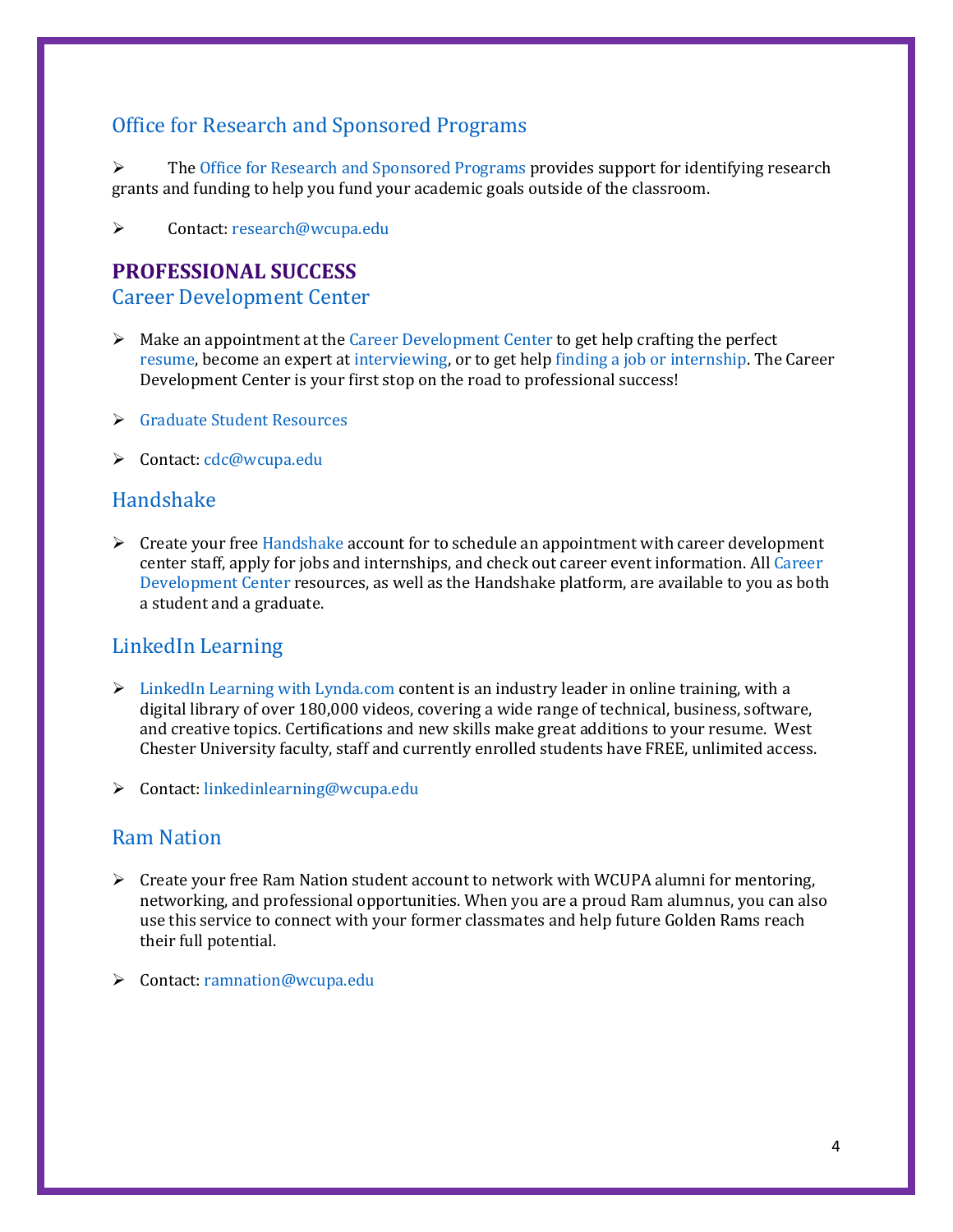# **PERSONAL SUCCESS**

#### [Center for International Students](https://www.wcupa.edu/international/internationalStudents/default.aspx)

- $\triangleright$  [The Center for International Students](https://www.wcupa.edu/international/internationalStudents/default.aspx) leads the WCU community of educators in developing and preparing students to become globally aware and engaged members of a diverse society. It also serves as a resource center and community for international students and those seeking international experiences.
- ➢ Contact: [International@wcupa.edu](mailto:International@wcupa.edu)

## [Center for Women and Gender Equity](https://www.wcupa.edu/_services/stu.wce/default.aspx)

- $\triangleright$  Th[e Center for Women & Gender Equity \(CWGE\)](https://www.wcupa.edu/_services/stu.wce/default.aspx) promotes a campus culture and climate that supports principles of social justice, equity, inclusion, and community. CWGE advocates for a campus community that values the safety, equality, and intellectual advancement of women and historically marginalized groups at West Chester University.
- ➢ Contact: [cwge@wcupa.edu](mailto:cwge@wcupa.edu)

# [Center for Trans and Queer Advocacy](https://www.wcupa.edu/_services/transandqueer/)

- $\triangleright$  The mission of th[e Center for Trans and Queer Advocacy](https://www.wcupa.edu/_services/transandqueer/) is to create an environment where the intersectional experiences of trans and queer people are supported, celebrated, validated, and affirmed. The center provides resources and programing for members of the LGBTQIA+ community and their allies.
- ➢ Contact: [TransandQueer@wcupa.edu](mailto:TransandQueer@wcupa.edu)

## [Dowdy Multicultural Center](https://www.wcupa.edu/_services/multicultural/default.aspx)

- $\triangleright$  The [Lawrence A. Dowdy Multicultural Center's](https://www.wcupa.edu/_services/multicultural/default.aspx) mission is to help provide and maintain a supportive environment that promotes the academic achievement and personal development of more than 3,700 African American, Latino/a, Asian-American, and Native American Indian students at the University.
- ➢ Contact: [multiculture@wcupa.edu](mailto:multiculture@wcupa.edu)

## [Service Learning & Volunteer Programs](https://www.wcupa.edu/_services/civicEngagementSocialImpact/serviceLearning.aspx)

 $\triangleright$  Th[e Center for Civic Engagement & Social Impact](https://www.wcupa.edu/_services/civicEngagementSocialImpact/socialDistance.aspx) provides many virtual and remote volunteer opportunities available for distance learners.

## [Office of Services for Students with Disabilities](https://www.wcupa.edu/universityCollege/OSSD/)

- ➢ Visit the [Office of Services for Students with Disabilities \(OSSD\)](https://www.wcupa.edu/universityCollege/OSSD/) website or office to learn how to receive classroom accommodations, access forms, guidelines, and other student resources.
- ➢ Contact: [ossd@wcupa.edu](mailto:ossd@wcupa.edu)